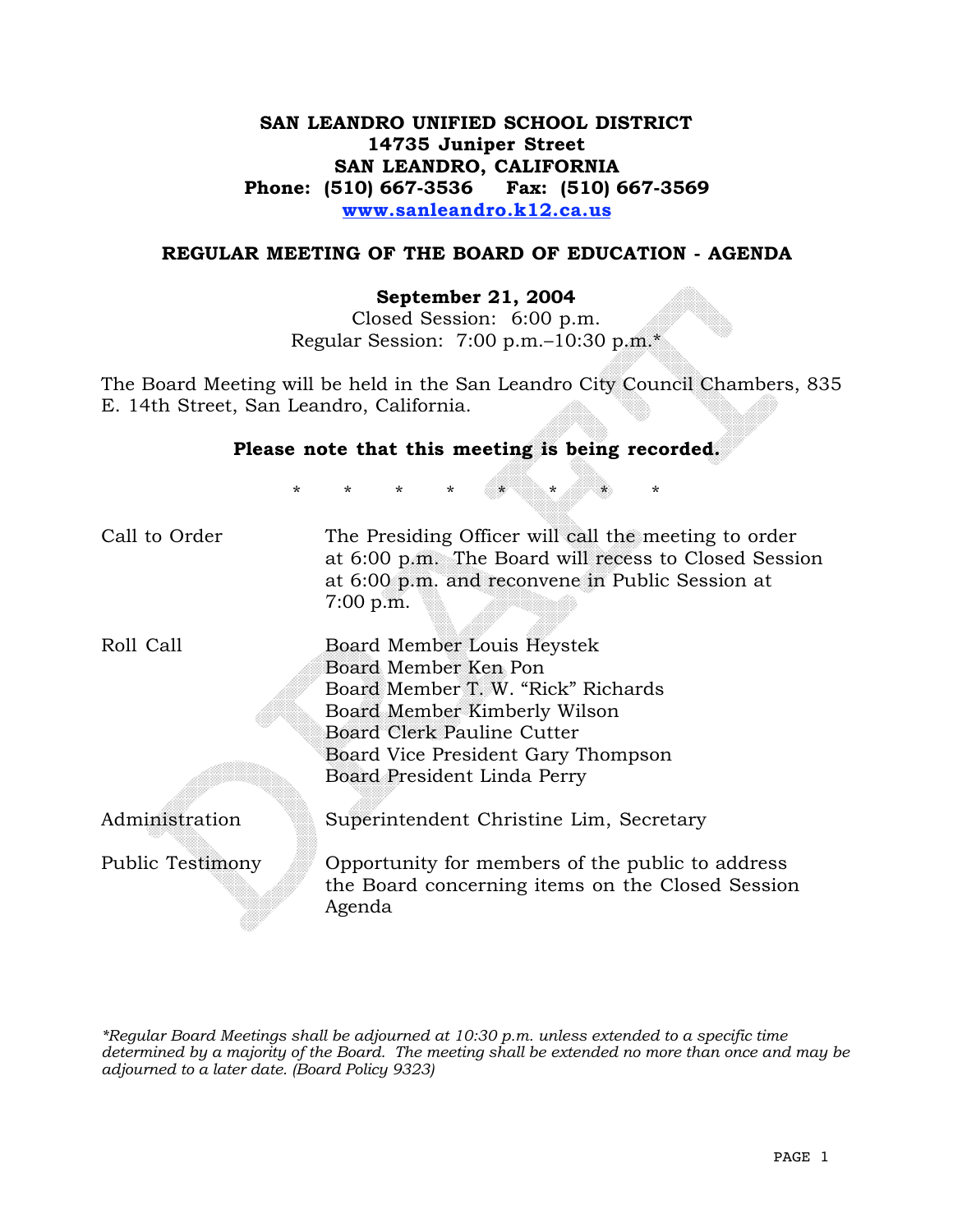Prior to the Public Session, the Board will meet in Closed Session pursuant to Government Code Sections 54957, 54957.6, 54956.9.

- a) Public Employee Performance Evaluation, Title: Superintendent
- b) Public Employee Discipline/Dismissal/Release
- c) Conference with Labor Negotiator
- d) Conference with Legal Counsel Existing Litigation 1 case

| Report Closed<br>Session Action<br>Pledge of Allegiance | Motion __________ Second _________ Vote                                               |                                        |                                                                                                                                                                                                                                                                                                                                                                                                                                                                  |
|---------------------------------------------------------|---------------------------------------------------------------------------------------|----------------------------------------|------------------------------------------------------------------------------------------------------------------------------------------------------------------------------------------------------------------------------------------------------------------------------------------------------------------------------------------------------------------------------------------------------------------------------------------------------------------|
| Approve Agenda                                          | 2004<br>Motion Second Vote                                                            |                                        | Approve the Regular Meeting Agenda of September 21,                                                                                                                                                                                                                                                                                                                                                                                                              |
| Legal Statement                                         | the entrance and submit it to the Board's<br>this meeting is being recorded.          |                                        | Members of the audience who wish to address the<br>Board are asked to complete the yellow card available at<br>Administrative Assistant. Speakers who have<br>completed the card will be called when the item is<br>reached on the agenda or, for non-agenda items, during<br>the Public Testimony. Cards are to be turned in before<br>the item is reached on the agenda. Please note that                                                                      |
|                                                         | posted agenda except to A) briefly respond to<br>(Government Code Section 54954.2(a)) |                                        | State law prohibits the Board of Education from taking<br>any action on or discussing items that are not on the<br>statements made or questions posed by the public in<br>attendance; B) ask questions for clarification; C)<br>provide a reference to a staff member or other resource<br>for factual information in response to the inquiry; or D)<br>ask a staff member to report back on the matter at the<br>next meeting and/or put it on a future agenda. |
| <b>REPORTS</b>                                          |                                                                                       | Student Representatives' Reports       |                                                                                                                                                                                                                                                                                                                                                                                                                                                                  |
|                                                         | Dean Konig                                                                            | Representative's Report on San Leandro | Recreation and Parks Commission Report -                                                                                                                                                                                                                                                                                                                                                                                                                         |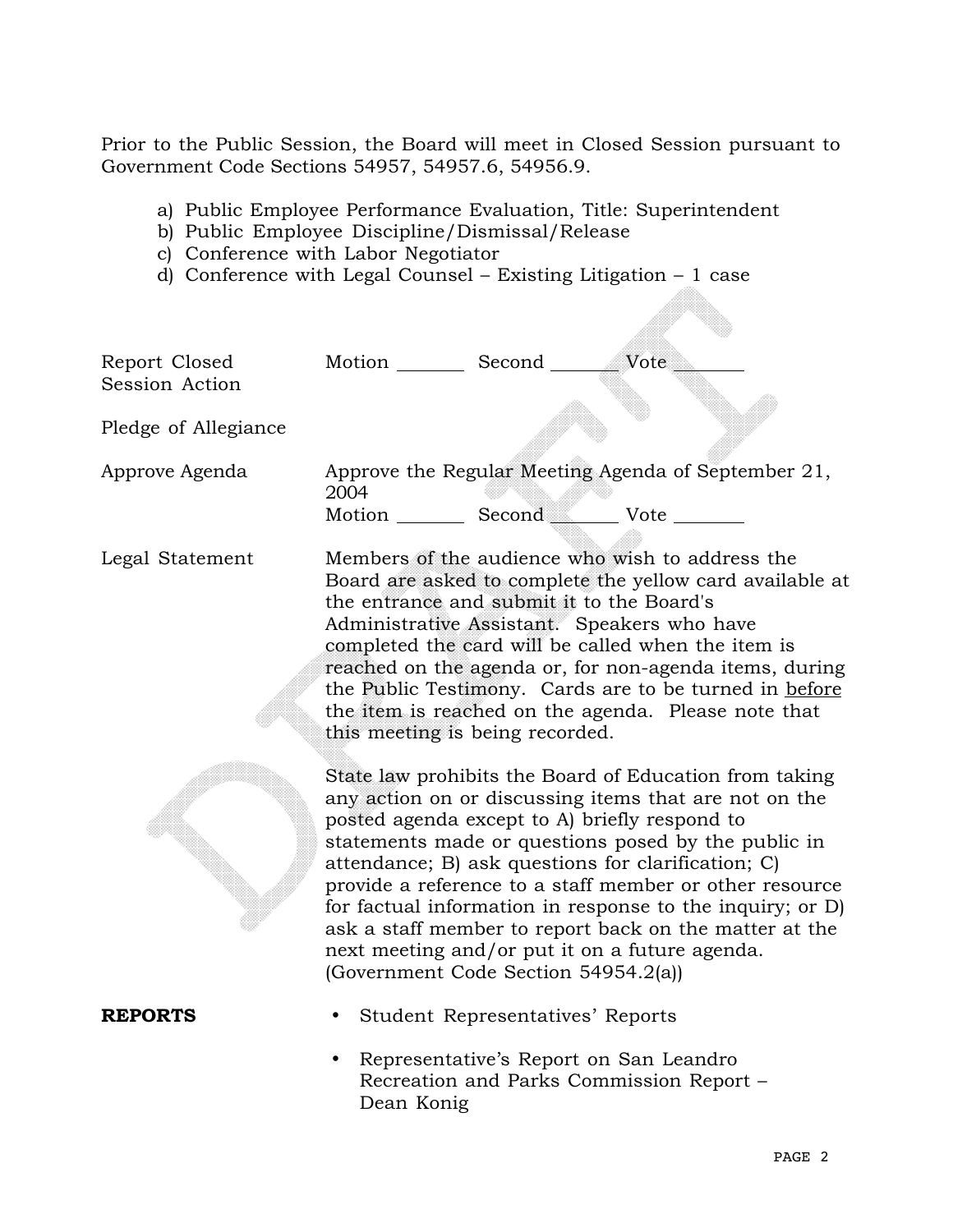## **PUBLIC HEARING**

A public hearing will be held regarding Notification of Compliance and Statement of Assurance for the Pupil Textbook and Instructional Materials Incentive Program for the 2004/2005 school year.

## **PRESENTATIONS**

- Laura Leventer, Coordinator of Assessment & Instructional Support, will present the disaggregated 2004 STAR and Academic Yearly Progress (AYP) results.
- \* Leon Glaster, Assistant Superintendent of Business Services, will update the Board on Reconciliation of the Measure A Bond.

# **PUBLIC TESTIMONY ON NON-AGENDA ITEMS**

**REPORTS** Correspondence

Superintendent's Report

Board Committee Reports

- Facilities/Technology
- Finance

Board Representatives' Reports

- Alameda County School Boards Assn.
- Superintendent's Evaluation Ad Hoc Committee

## **CONSENT ITEMS**

These items are considered routine and may be enacted by a single motion. At the request of any member of the Board, any item on the consent agenda shall be removed and given individual consideration for action as a regular agenda item.

## General Services

1.1-C Approval of Board Minutes September 8, 2004 Staff Recommendation: Approve the minutes of the regular board meeting held on September 8, 2004. Motion \_\_\_\_\_\_\_\_\_ Second \_\_\_\_\_\_\_\_\_\_ Vote \_\_\_\_\_\_\_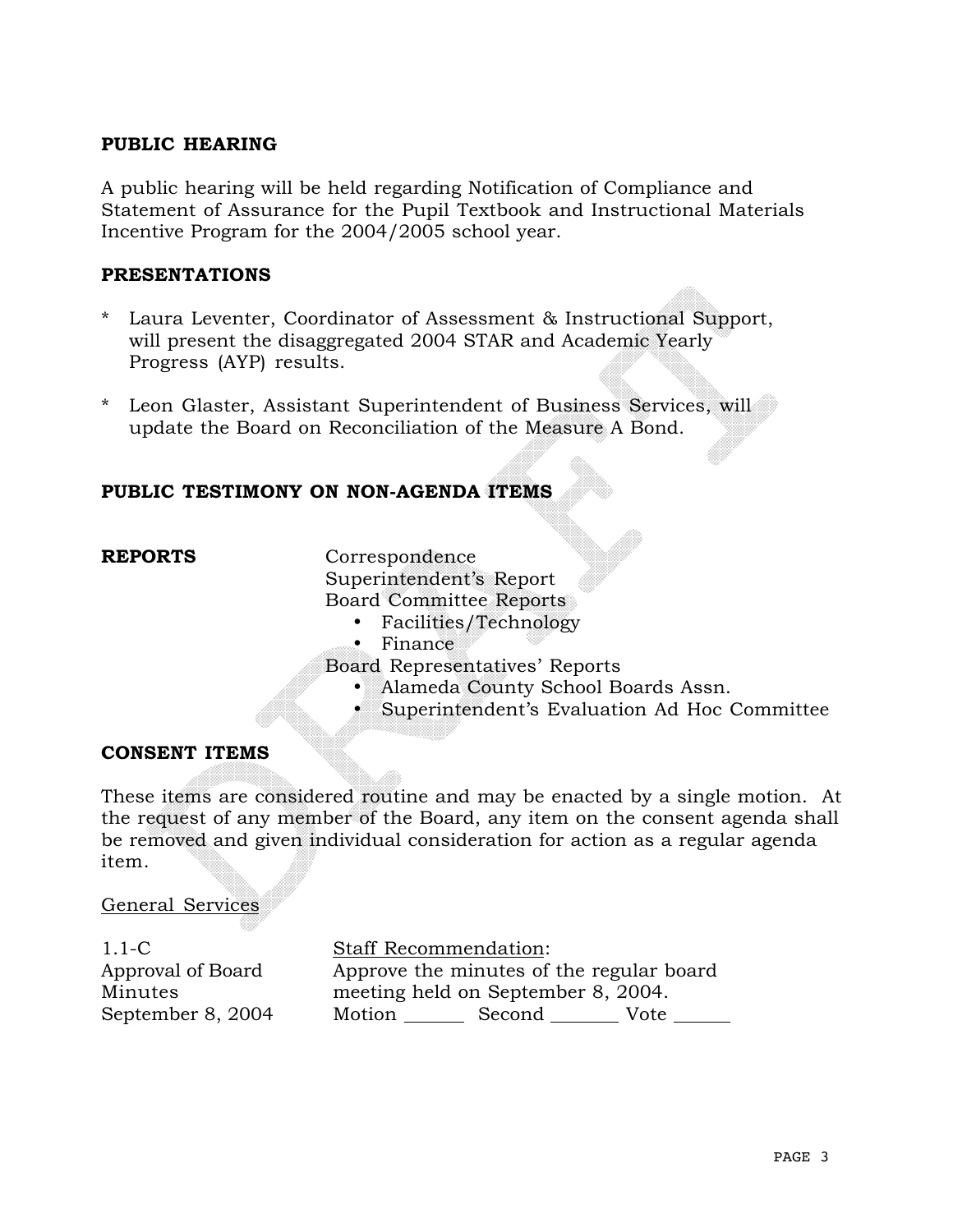# Human Resources

| $2.1-C$<br>Acceptance of<br>Personnel Report           | <b>Staff Recommendation:</b><br>Accept Personnel Report as submitted.<br>Motion Second Vote                                                                                                                                                                                                                                  |
|--------------------------------------------------------|------------------------------------------------------------------------------------------------------------------------------------------------------------------------------------------------------------------------------------------------------------------------------------------------------------------------------|
| $2.2 - C$<br>Renewal of Student<br>Teaching Agreements | <b>Staff Recommendation:</b><br>Approve the renewal of the Student Teaching<br>Agreements between the District and Holy<br>Names University.                                                                                                                                                                                 |
| <b>Educational Services</b>                            |                                                                                                                                                                                                                                                                                                                              |
| $3.1-C$<br>Acceptance of<br>Donations                  | <b>Staff Recommendation:</b><br>Approve the acceptance of gifts to the District as<br>follows:                                                                                                                                                                                                                               |
|                                                        | <b>McKinley Elementary School</b><br>\$100 for library renovation from Laurie Catron<br>• 1 flute for the music class from Dana Chohlis<br>\$100 for the Music Program in memory of<br>$\bullet$<br>Mike Hidalgo, Georgina Hill, John M.<br>Diracles, and Cloteal Daniel from Yolanda<br>Hidalgo<br>Motion Second Vote _____ |
| Business, Operations and Facilities                    |                                                                                                                                                                                                                                                                                                                              |
| $4.1-C$<br>Ratification of Payroll                     | Staff Recommendation:<br>Ratify August 2004 payroll in the amount of<br>\$2,947,471.36.<br>Motion _________ Second ______<br>Vote                                                                                                                                                                                            |
| $4.2 - C$<br>Approval of Bill<br>Warrants              | <b>Staff Recommendation:</b><br>Approve Bill Warrants #88052634-88054683 in<br>the amount of \$4,419,497.66.<br>Motion _________ Second __________ Vote _______                                                                                                                                                              |
| $4.3-C$                                                | <b>Staff Recommendation:</b><br>Intra-Budget Transfers Approve the request for Intra-Budget Transfers<br>for August 2004.<br>Motion _________ Second __________ Vote _______                                                                                                                                                 |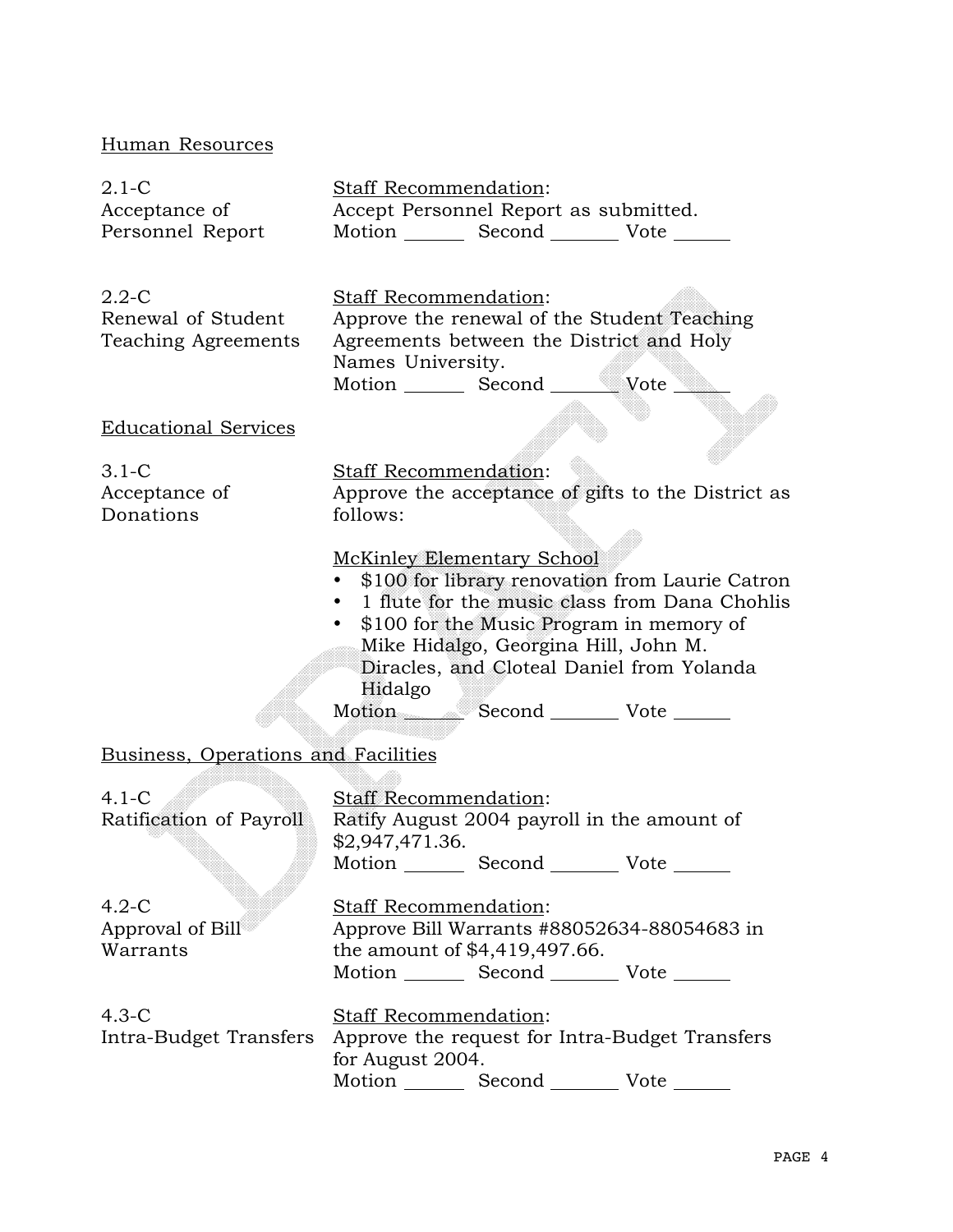# **ACTION ITEMS**

These items are presented for action at this time. Some may have been reviewed at a previous meeting.

# Human Resources

| $2.1-A$<br>San Leandro Teachers'<br>Association Initial<br>Proposal                                               | Staff Recommendation:<br>Acknowledge receipt of the San Leandro<br>Leandro Unified School District.                                                                                                           | Teachers' Association initial proposal to the San |
|-------------------------------------------------------------------------------------------------------------------|---------------------------------------------------------------------------------------------------------------------------------------------------------------------------------------------------------------|---------------------------------------------------|
|                                                                                                                   |                                                                                                                                                                                                               |                                                   |
| $2.2-A$<br>San Leandro Unified<br>School District's<br>Initial Proposal                                           | Staff Recommendation:<br>School District's initial proposal to the San<br>Leandro Teachers' Association.                                                                                                      | Acknowledge receipt of the San Leandro Unified    |
|                                                                                                                   | Motion Second Wote                                                                                                                                                                                            |                                                   |
| <b>Educational Services</b>                                                                                       |                                                                                                                                                                                                               |                                                   |
| $3.1-A$<br>Resolution #04-44 for<br>Textbook and<br>Instructional<br>Materials Incentive<br>Program for 2004/2005 | Staff Recommendation:<br>Adopt Resolution #04-44 for Textbook and<br>Instructional Materials Incentive Program for<br>2004/2005.<br>Motion Second ________ Vote ______                                        |                                                   |
| Business, Operations and Facilities                                                                               |                                                                                                                                                                                                               |                                                   |
| $4.1-A$<br>Change Order #10<br><b>Elementary Schools</b><br>Modernization                                         | <b>Staff Recommendation:</b><br>Approve Change Order #10 for Arntz Builders<br>for the Elementary Schools Modernization<br>Project; Bid Package #03-05.<br>Motion _________ Second _________ Vote _______     |                                                   |
| $4.2-A$<br>Change Order #11<br>Bancroft and Muir<br>Middle Schools<br>Modernization                               | Staff Recommendation:<br>Approve Change Order #11 for Arntz Builders<br>for Bancroft and Muir Middle Schools<br>Modernization Project; Bid Package #03-04.<br>Motion _________ Second __________ Vote _______ |                                                   |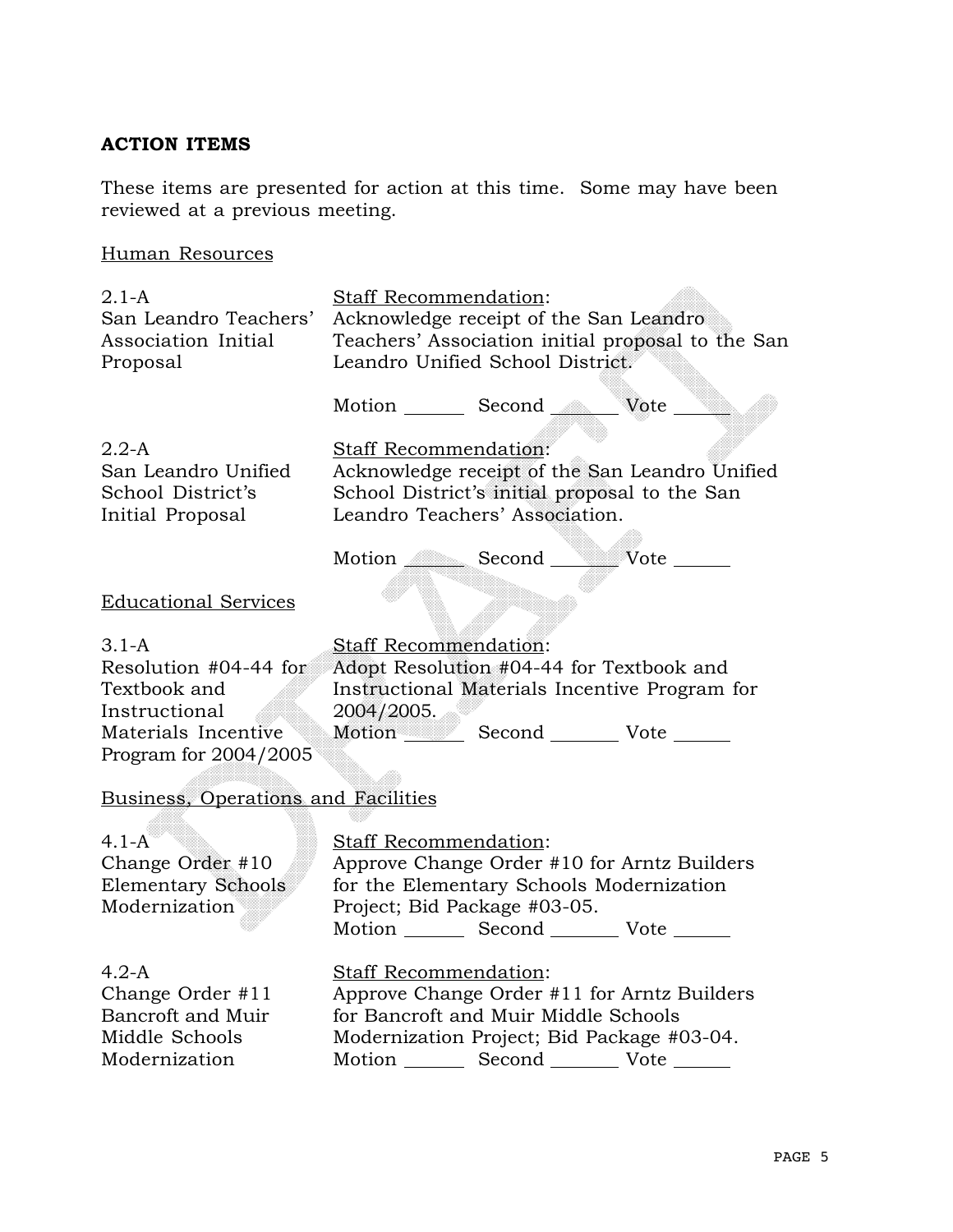# **INFORMATION**

## General Services

| $1.1-I$        | <b>Staff Recommendation:</b>                    |
|----------------|-------------------------------------------------|
| AR 5117.1      | Receive for information the revised AR 5117.1   |
| Inter-District | Inter-District Attendance Permits as presented. |
| Transfers      |                                                 |

# Business, Operations and Facilities

| $4.1-I$                | Staff Recommendation:                            |
|------------------------|--------------------------------------------------|
| Bancroft Middle School | Leon Glaster, Assistant Superintendent for       |
| Field Project          | Business Services, will share information        |
|                        | regarding the proposed scope of the Bancroft     |
|                        | Middle School Field Project and address          |
|                        | issues that have been raised by the school       |
|                        | community.                                       |
|                        |                                                  |
| $4.2-I$                | Staff Recommendation:                            |
| Miscellaneous          | Miscellaneous receipts in the amount of          |
| Receipts               | \$155,341.17 have been deposited in the Treasury |

# **ADDITIONAL SUGGESTIONS AND COMMENTS FROM BOARD MEMBERS**

of Alameda County.